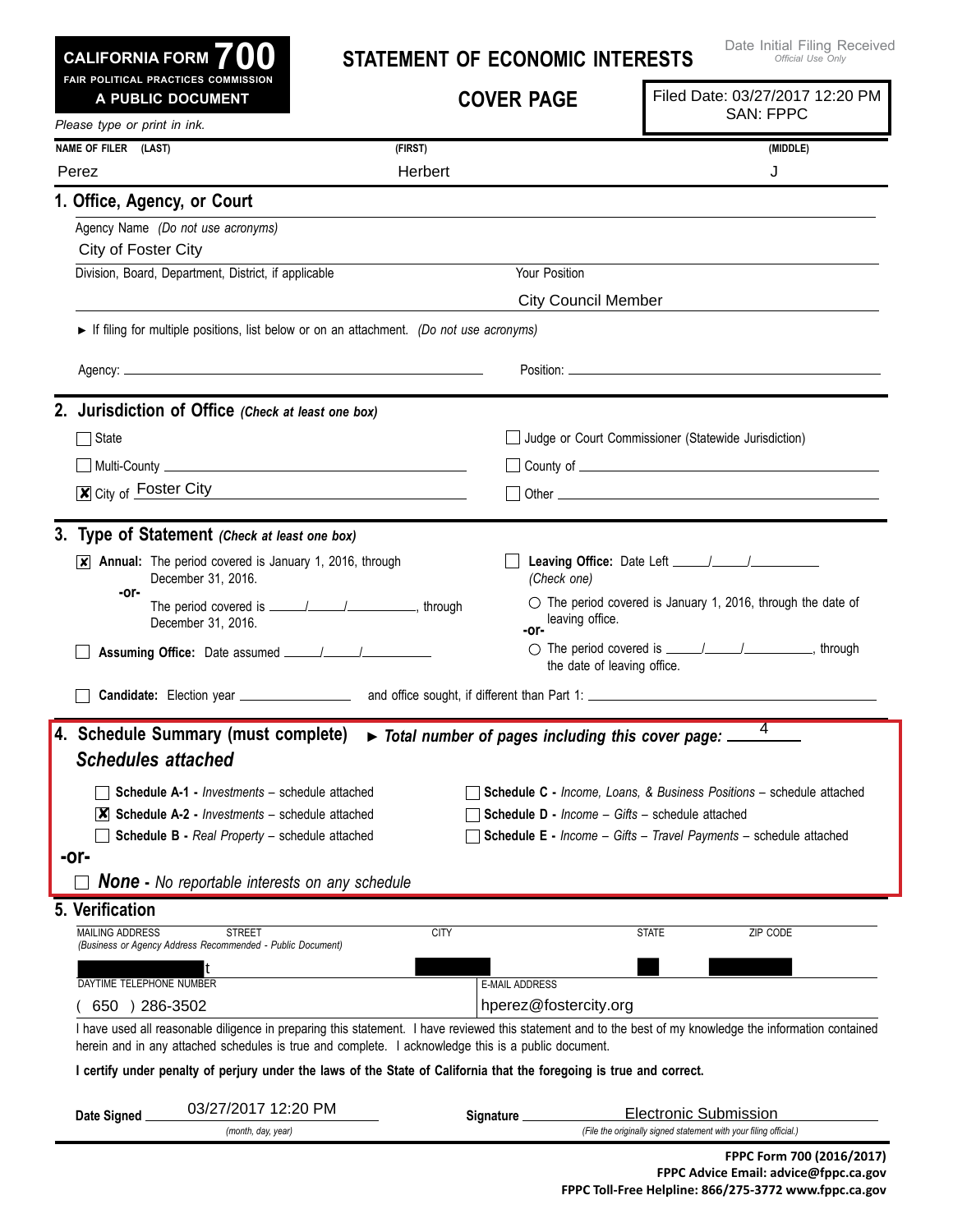## **Schedule A-2 Investments, Income, and Assets of Business Entities/Trusts**

(Ownership Interest is 10% or Greater)

**700 Fair Political Practices Commission CALIFORNIA FORM**

Name

Herbert Perez

| 1. BUSINESS ENTITY OR TRUST                                                 | 1. BUSINESS ENTITY OR TRUST                                              |
|-----------------------------------------------------------------------------|--------------------------------------------------------------------------|
| <b>Gold Medal Center</b>                                                    | <b>Gold Medal Family Center</b>                                          |
| Name                                                                        | Name                                                                     |
| 999 A Edgewater Blvd Foster City CA 94404                                   | 1333 Howard Ave Burlingame CA 94010                                      |
| Address (Business Address Acceptable)                                       | Address (Business Address Acceptable)                                    |
| Check one                                                                   | Check one                                                                |
| $\Box$ Trust, go to 2                                                       | Trust, go to 2                                                           |
| $\mathbf{\times}$ Business Entity, complete the box, then go to 2           | $\mathbf{\times}$ Business Entity, complete the box, then go to 2        |
| <b>GENERAL DESCRIPTION OF THIS BUSINESS</b>                                 | GENERAL DESCRIPTION OF THIS BUSINESS                                     |
| <b>Fitness</b>                                                              | <b>Fitness</b>                                                           |
| FAIR MARKET VALUE                                                           | FAIR MARKET VALUE                                                        |
| IF APPLICABLE, LIST DATE:                                                   | IF APPLICABLE, LIST DATE:                                                |
| $$0 - $1,999$                                                               | $$0 - $1,999$                                                            |
| 16                                                                          | , 16                                                                     |
| , 16                                                                        | 16                                                                       |
| $$2,000 - $10,000$                                                          | \$2,000 - \$10,000                                                       |
| <b>DISPOSED</b>                                                             | <b>ACQUIRED</b>                                                          |
| <b>ACQUIRED</b>                                                             | <b>DISPOSED</b>                                                          |
| \$10,001 - \$100,000                                                        | $$10,001 - $100,000$                                                     |
| \$100,001 - \$1,000,000                                                     | $$100,001 - $1,000,000$                                                  |
| <b>X</b> Over \$1,000,000                                                   | <b>X</b> Over \$1,000,000                                                |
| NATURE OF INVESTMENT                                                        | NATURE OF INVESTMENT                                                     |
| $\boxed{\mathbf{X}}$ Partnership $\boxed{\phantom{a}}$ Sole Proprietorship  | $\triangleright$ Partnership Sole Proprietorship                         |
| Other                                                                       | Other                                                                    |
| CEO                                                                         | <b>CEO</b>                                                               |
| YOUR BUSINESS POSITION                                                      | YOUR BUSINESS POSITION                                                   |
| 2. IDENTIFY THE GROSS INCOME RECEIVED (INCLUDE YOUR PRO RATA                | > 2. IDENTIFY THE GROSS INCOME RECEIVED (INCLUDE YOUR PRO RATA           |
| SHARE OF THE GROSS INCOME TO THE ENTITY/TRUST)                              | SHARE OF THE GROSS INCOME TO THE ENTITY/TRUST)                           |
| $\boxed{\mathbf{X}}$ \$10,001 - \$100,000                                   | $\mathsf{X}$ \$10,001 - \$100,000                                        |
| $$0 - $499$                                                                 | $$0 - $499$                                                              |
| OVER \$100,000                                                              | OVER \$100,000                                                           |
| $$500 - $1,000$                                                             | $$500 - $1,000$                                                          |
| $$1,001 - $10,000$                                                          | $$1,001 - $10,000$                                                       |
| > 3. LIST THE NAME OF EACH REPORTABLE SINGLE SOURCE OF                      | > 3. LIST THE NAME OF EACH REPORTABLE SINGLE SOURCE OF                   |
| INCOME OF \$10,000 OR MORE (Attach a separate sheet if necessary.)          | INCOME OF \$10,000 OR MORE (Attach a separate sheet if necessary.)       |
| X Names listed below                                                        | X Names listed below                                                     |
| None                                                                        | None                                                                     |
| or                                                                          | or                                                                       |
| <b>Gold Medal Center</b>                                                    | <b>Gold Medal Family Center</b>                                          |
|                                                                             |                                                                          |
|                                                                             |                                                                          |
| $\blacktriangleright$ 4. INVESTMENTS AND INTERESTS IN REAL PROPERTY HELD OR | A. INVESTMENTS AND INTERESTS IN REAL PROPERTY HELD OR                    |
| LEASED BY THE BUSINESS ENTITY OR TRUST                                      | LEASED BY THE BUSINESS ENTITY OR TRUST                                   |
| Check one box:                                                              | Check one box:                                                           |
| <b>INVESTMENT</b>                                                           | <b>INVESTMENT</b>                                                        |
| $ \mathsf{X} $ REAL PROPERTY                                                | $X$ REAL PROPERTY                                                        |
| <b>Gold Medal</b>                                                           | <b>Gold Medal</b>                                                        |
| Name of Business Entity, if Investment, or                                  | Name of Business Entity, if Investment, or                               |
| Assessor's Parcel Number or Street Address of Real Property                 | Assessor's Parcel Number or Street Address of Real Property              |
| 999 A Edgewater Blvd FC                                                     | 1333 Howard Ave Burlingame CA                                            |
| Description of Business Activity or                                         | Description of Business Activity or                                      |
| City or Other Precise Location of Real Property                             | City or Other Precise Location of Real Property                          |
| <b>FAIR MARKET VALUE</b>                                                    | FAIR MARKET VALUE                                                        |
| IF APPLICABLE, LIST DATE:                                                   | IF APPLICABLE, LIST DATE:                                                |
| $$2,000 - $10,000$                                                          | $$2,000 - $10,000$                                                       |
| 16                                                                          | 16                                                                       |
| 16                                                                          | 16                                                                       |
| \$10,001 - \$100,000                                                        | $$10,001 - $100,000$                                                     |
| <b>ACQUIRED</b>                                                             | <b>ACQUIRED</b>                                                          |
| <b>DISPOSED</b>                                                             | <b>DISPOSED</b>                                                          |
| $$100,001 - $1,000,000$                                                     | \$100,001 - \$1,000,000                                                  |
| X                                                                           | X                                                                        |
| Over \$1,000,000                                                            | Over \$1,000,000                                                         |
| NATURE OF INTEREST                                                          | NATURE OF INTEREST                                                       |
| Stock                                                                       | Property Ownership/Deed of Trust                                         |
| Partnership                                                                 | Stock                                                                    |
| Property Ownership/Deed of Trust                                            | Partnership                                                              |
| 5<br>X Leasehold<br>Other _<br>Yrs. remaining                               | X Leasehold<br>Other<br>Yrs. remaining                                   |
| Check box if additional schedules reporting investments or real property    | Check box if additional schedules reporting investments or real property |
| are attached                                                                | are attached                                                             |

**FPPC Form 700 (2016/2017) Sch. A-2 FPPC Advice Email: advice@fppc.ca.gov FPPC Toll-Free Helpline: 866/275-3772 www.fppc.ca.gov**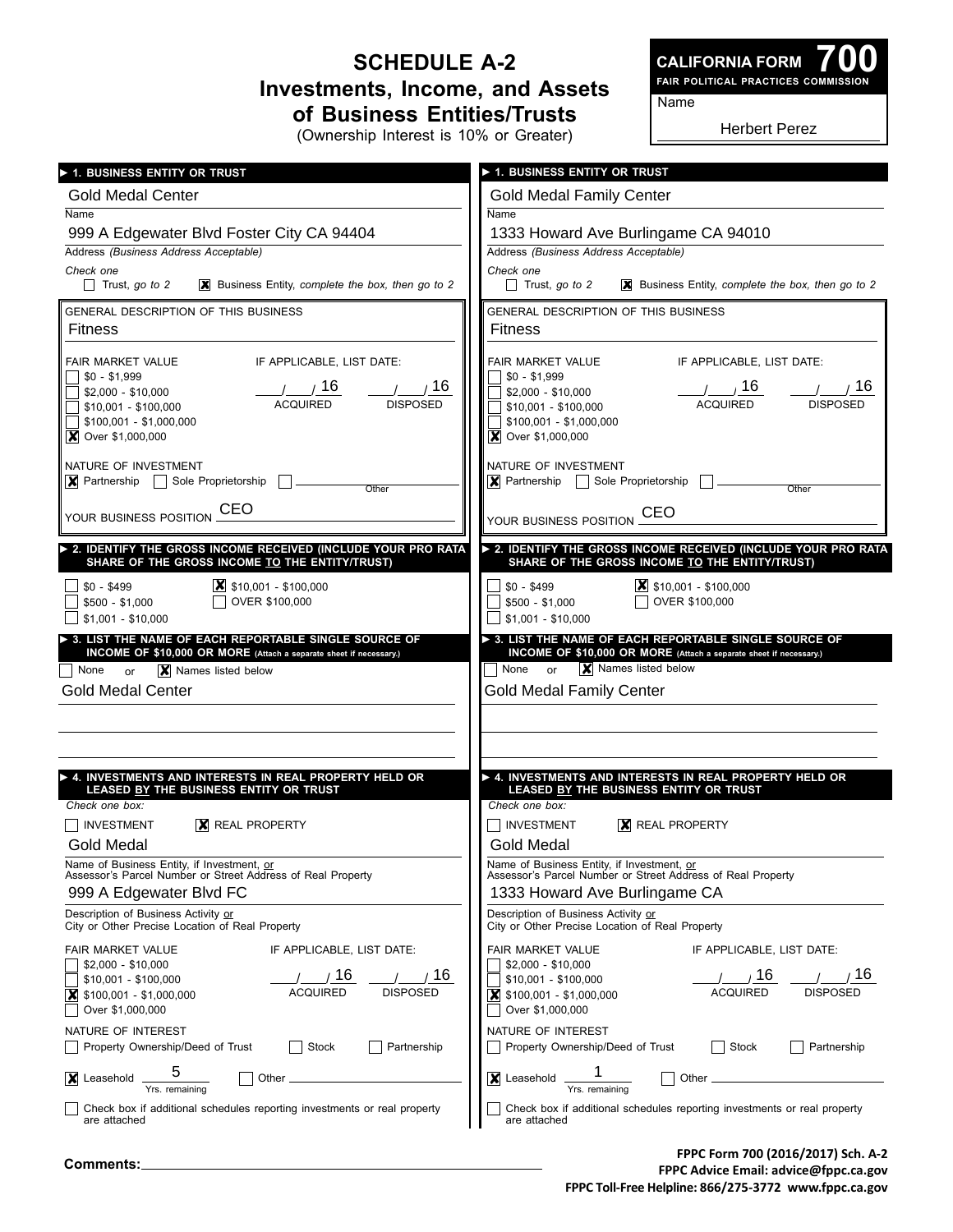## **Schedule A-2 Investments, Income, and Assets of Business Entities/Trusts**

(Ownership Interest is 10% or Greater)

**700 Fair Political Practices Commission CALIFORNIA FORM**

Name

Herbert Perez

| 1. BUSINESS ENTITY OR TRUST                                                                                                                                                                                 | <b>1. BUSINESS ENTITY OR TRUST</b>                                                                                                                                                                                     |  |
|-------------------------------------------------------------------------------------------------------------------------------------------------------------------------------------------------------------|------------------------------------------------------------------------------------------------------------------------------------------------------------------------------------------------------------------------|--|
| <b>Gold Medal Center</b>                                                                                                                                                                                    | Gold Medal Center MV                                                                                                                                                                                                   |  |
| Name                                                                                                                                                                                                        | Name                                                                                                                                                                                                                   |  |
| 390 El Camino Real Belmont CA 94402                                                                                                                                                                         | 461 W ElCamino Real Mountain View CA                                                                                                                                                                                   |  |
| Address (Business Address Acceptable)                                                                                                                                                                       | Address (Business Address Acceptable)                                                                                                                                                                                  |  |
| Check one                                                                                                                                                                                                   | Check one                                                                                                                                                                                                              |  |
| $\Box$ Trust, go to 2                                                                                                                                                                                       | $\Box$ Trust, go to 2                                                                                                                                                                                                  |  |
| $\mathbf{\times}$ Business Entity, complete the box, then go to 2                                                                                                                                           | $\mathbf{\times}$ Business Entity, complete the box, then go to 2                                                                                                                                                      |  |
| GENERAL DESCRIPTION OF THIS BUSINESS                                                                                                                                                                        | GENERAL DESCRIPTION OF THIS BUSINESS                                                                                                                                                                                   |  |
| <b>Fitness</b>                                                                                                                                                                                              | <b>Fitness</b>                                                                                                                                                                                                         |  |
| IF APPLICABLE. LIST DATE:                                                                                                                                                                                   | IF APPLICABLE, LIST DATE:                                                                                                                                                                                              |  |
| FAIR MARKET VALUE                                                                                                                                                                                           | FAIR MARKET VALUE                                                                                                                                                                                                      |  |
| $$0 - $1,999$                                                                                                                                                                                               | $$0 - $1,999$                                                                                                                                                                                                          |  |
| /16                                                                                                                                                                                                         | $/$ $/16$                                                                                                                                                                                                              |  |
| , 16                                                                                                                                                                                                        | 716                                                                                                                                                                                                                    |  |
| $$2,000 - $10,000$                                                                                                                                                                                          | \$2,000 - \$10,000                                                                                                                                                                                                     |  |
| <b>DISPOSED</b>                                                                                                                                                                                             | <b>ACQUIRED</b>                                                                                                                                                                                                        |  |
| <b>ACQUIRED</b>                                                                                                                                                                                             | <b>DISPOSED</b>                                                                                                                                                                                                        |  |
| $$10,001 - $100,000$                                                                                                                                                                                        | $$10,001 - $100,000$                                                                                                                                                                                                   |  |
| $\boxed{\mathbf{X}}$ \$100,001 - \$1,000,000                                                                                                                                                                | $\vert$ \$100,001 - \$1,000,000                                                                                                                                                                                        |  |
| Over \$1,000,000                                                                                                                                                                                            | Over \$1,000,000                                                                                                                                                                                                       |  |
| NATURE OF INVESTMENT                                                                                                                                                                                        | NATURE OF INVESTMENT                                                                                                                                                                                                   |  |
| $\triangleright$ Partnership $\triangleright$ Sole Proprietorship                                                                                                                                           | $\vert$ Partnership   Sole Proprietorship                                                                                                                                                                              |  |
| Other                                                                                                                                                                                                       | Other                                                                                                                                                                                                                  |  |
| CEO                                                                                                                                                                                                         | <b>CEO</b>                                                                                                                                                                                                             |  |
| YOUR BUSINESS POSITION                                                                                                                                                                                      | YOUR BUSINESS POSITION                                                                                                                                                                                                 |  |
| 2. IDENTIFY THE GROSS INCOME RECEIVED (INCLUDE YOUR PRO RATA                                                                                                                                                | > 2. IDENTIFY THE GROSS INCOME RECEIVED (INCLUDE YOUR PRO RATA                                                                                                                                                         |  |
| SHARE OF THE GROSS INCOME TO THE ENTITY/TRUST)                                                                                                                                                              | SHARE OF THE GROSS INCOME TO THE ENTITY/TRUST)                                                                                                                                                                         |  |
| $\vert X \vert$ \$10,001 - \$100,000                                                                                                                                                                        | $ \mathsf{X} $ \$10,001 - \$100,000                                                                                                                                                                                    |  |
| $$0 - $499$                                                                                                                                                                                                 | $$0 - $499$                                                                                                                                                                                                            |  |
| OVER \$100,000                                                                                                                                                                                              | OVER \$100,000                                                                                                                                                                                                         |  |
| $$500 - $1,000$                                                                                                                                                                                             | $$500 - $1,000$                                                                                                                                                                                                        |  |
| $$1,001 - $10,000$                                                                                                                                                                                          | $$1,001 - $10,000$                                                                                                                                                                                                     |  |
| $\triangleright$ 3. LIST THE NAME OF EACH REPORTABLE SINGLE SOURCE OF                                                                                                                                       | > 3. LIST THE NAME OF EACH REPORTABLE SINGLE SOURCE OF                                                                                                                                                                 |  |
| INCOME OF \$10,000 OR MORE (Attach a separate sheet if necessary.)                                                                                                                                          | INCOME OF \$10,000 OR MORE (Attach a separate sheet if necessary.)                                                                                                                                                     |  |
| X Names listed below<br>  None<br>or                                                                                                                                                                        | X Names listed below<br>None or                                                                                                                                                                                        |  |
| <b>Gold Medal Center</b>                                                                                                                                                                                    | Gold Medal Center MV                                                                                                                                                                                                   |  |
|                                                                                                                                                                                                             |                                                                                                                                                                                                                        |  |
| ▶ 4. INVESTMENTS AND INTERESTS IN REAL PROPERTY HELD OR                                                                                                                                                     | A. INVESTMENTS AND INTERESTS IN REAL PROPERTY HELD OR                                                                                                                                                                  |  |
| LEASED BY THE BUSINESS ENTITY OR TRUST                                                                                                                                                                      | LEASED BY THE BUSINESS ENTITY OR TRUST                                                                                                                                                                                 |  |
| Check one box:                                                                                                                                                                                              | Check one box:                                                                                                                                                                                                         |  |
| <b>INVESTMENT</b>                                                                                                                                                                                           | INVESTMENT                                                                                                                                                                                                             |  |
| $ X $ REAL PROPERTY                                                                                                                                                                                         | $ X $ REAL PROPERTY                                                                                                                                                                                                    |  |
| Gold Medal                                                                                                                                                                                                  | Gold Medal                                                                                                                                                                                                             |  |
| Name of Business Entity, if Investment, or Name of Business Assessor's Parcel Number or Street Address of Real Property                                                                                     | Name of Business Entity, if Investment, or Name of Real Property<br>Assessor's Parcel Number or Street Address of Real Property                                                                                        |  |
| 390 El Camino Real Belmont CA 94402                                                                                                                                                                         | 461 W ElCamino Real Mountain View CA                                                                                                                                                                                   |  |
| Description of Business Activity or                                                                                                                                                                         | Description of Business Activity or                                                                                                                                                                                    |  |
| City or Other Precise Location of Real Property                                                                                                                                                             | City or Other Precise Location of Real Property                                                                                                                                                                        |  |
| <b>FAIR MARKET VALUE</b><br>IF APPLICABLE, LIST DATE:<br>$$2,000 - $10,000$<br>16<br>16<br>$$10,001 - $100,000$<br><b>ACQUIRED</b><br><b>DISPOSED</b><br>\$100,001 - \$1,000,000<br> x <br>Over \$1,000,000 | <b>FAIR MARKET VALUE</b><br>IF APPLICABLE, LIST DATE:<br>$$2,000 - $10,000$<br>16<br>16<br>$$10,001 - $100,000$<br><b>ACQUIRED</b><br><b>DISPOSED</b><br>$\mathbf{\times}$ \$100,001 - \$1,000,000<br>Over \$1,000,000 |  |
| NATURE OF INTEREST                                                                                                                                                                                          | NATURE OF INTEREST                                                                                                                                                                                                     |  |
| Property Ownership/Deed of Trust                                                                                                                                                                            | Property Ownership/Deed of Trust                                                                                                                                                                                       |  |
| Stock                                                                                                                                                                                                       | Stock                                                                                                                                                                                                                  |  |
| Partnership                                                                                                                                                                                                 | Partnership                                                                                                                                                                                                            |  |
| 5<br>Leasehold<br>Other<br>X<br>Yrs. remaining                                                                                                                                                              | 10<br>X Leasehold<br>Other                                                                                                                                                                                             |  |
| Check box if additional schedules reporting investments or real property                                                                                                                                    | Check box if additional schedules reporting investments or real property                                                                                                                                               |  |
| are attached                                                                                                                                                                                                | are attached                                                                                                                                                                                                           |  |

**FPPC Form 700 (2016/2017) Sch. A-2 FPPC Advice Email: advice@fppc.ca.gov FPPC Toll-Free Helpline: 866/275-3772 www.fppc.ca.gov**